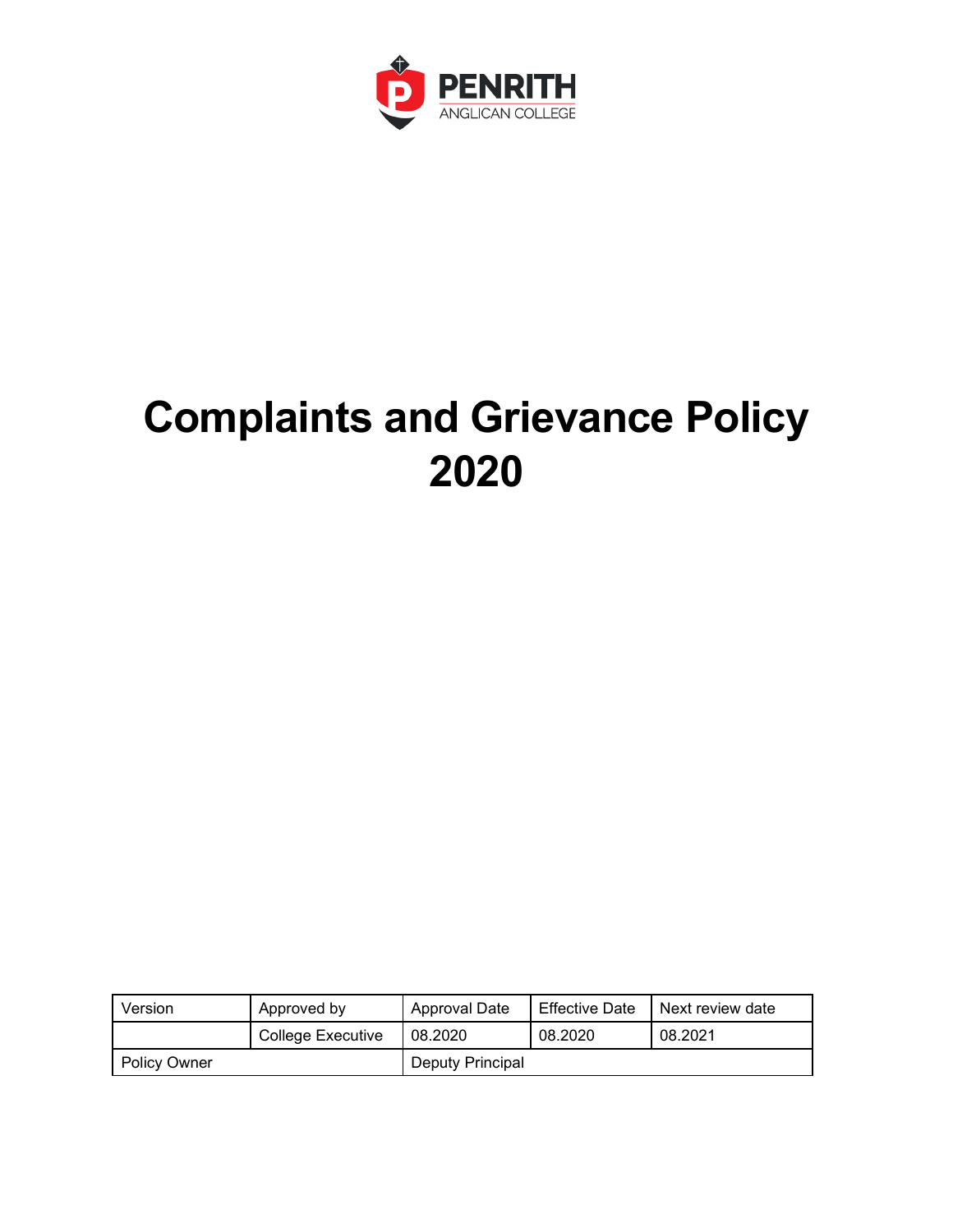#### **Revision History**

| Date | Changes |
|------|---------|
|      |         |

# **Table of Contents**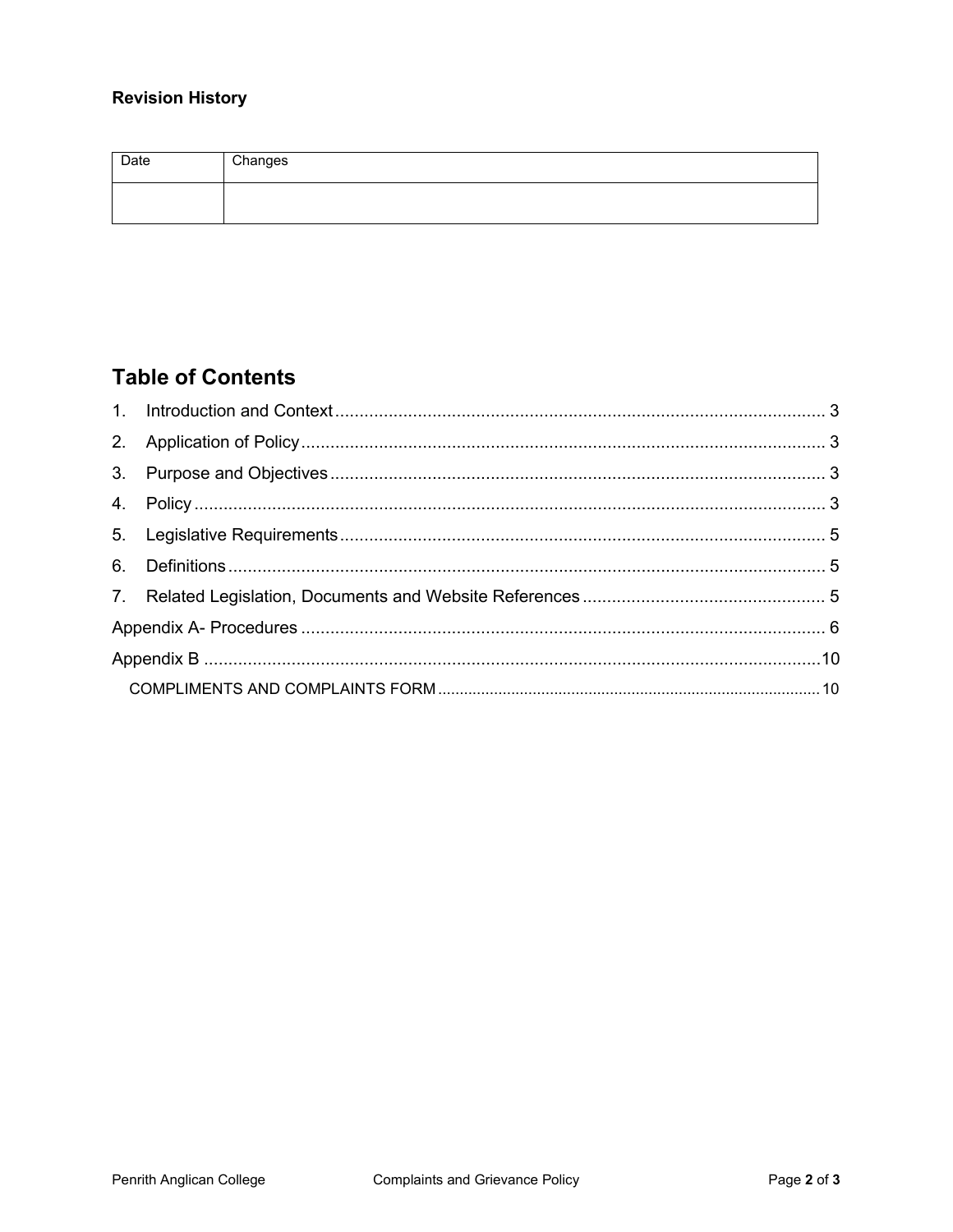#### <span id="page-2-0"></span>**1. Introduction and Context**

At Penrith Anglican College, we believe that all people are made in the image of God (Genesis 1:26), and so all human life is valuable, deserving of care and respect. We believe that humans were created to be in relationship with God and with each other.

Motivated by the example of our Lord and Saviour Jesus Christ, our ultimate model, we encourage all members of our community to value themselves, relationships with others and ultimately their relationship with God.

#### <span id="page-2-1"></span>**2. Application of Policy**

This policy applies to all members of the Penrith Anglican College community.

#### <span id="page-2-2"></span>**3. Purpose and Objectives**

The purpose of this policy is to assist College staff in responding to all complaints and grievances in an appropriate, respectful and timely manner.

# <span id="page-2-3"></span>**4. Policy**

#### **Complaints Management**

Penrith Anglican College is committed to providing a safe, fair and honest environment where complaints and grievances are dealt with promptly and sensitively. Parents, guardians and students are encouraged to come forward with their concerns and grievances in the knowledge that the College will hear their complaints, and that action will be taken in terms of their potential seriousness, rather than on the basis of the category of person who is making the complaint. This means that students or community members should be treated on similar terms.

Implicit in this policy and procedures document is an understanding that all matters will be treated in a manner appropriate to the type of complaint.

This policy outlines a framework for staff of the College (and, as applicable, members of Council and its committees) to respond where students, parents, customers, contractors, local residents, visitors or others have a complaint.

Exceptions include specific issues that are dealt in accordance with:

- Student Suspension, Transfer, Expulsion, Exclusion Procedures.
- Child Protection Risk of Harm and Significant Harm and/or Allegations.\*
- Bullying.
- Criminal Jurisdictions.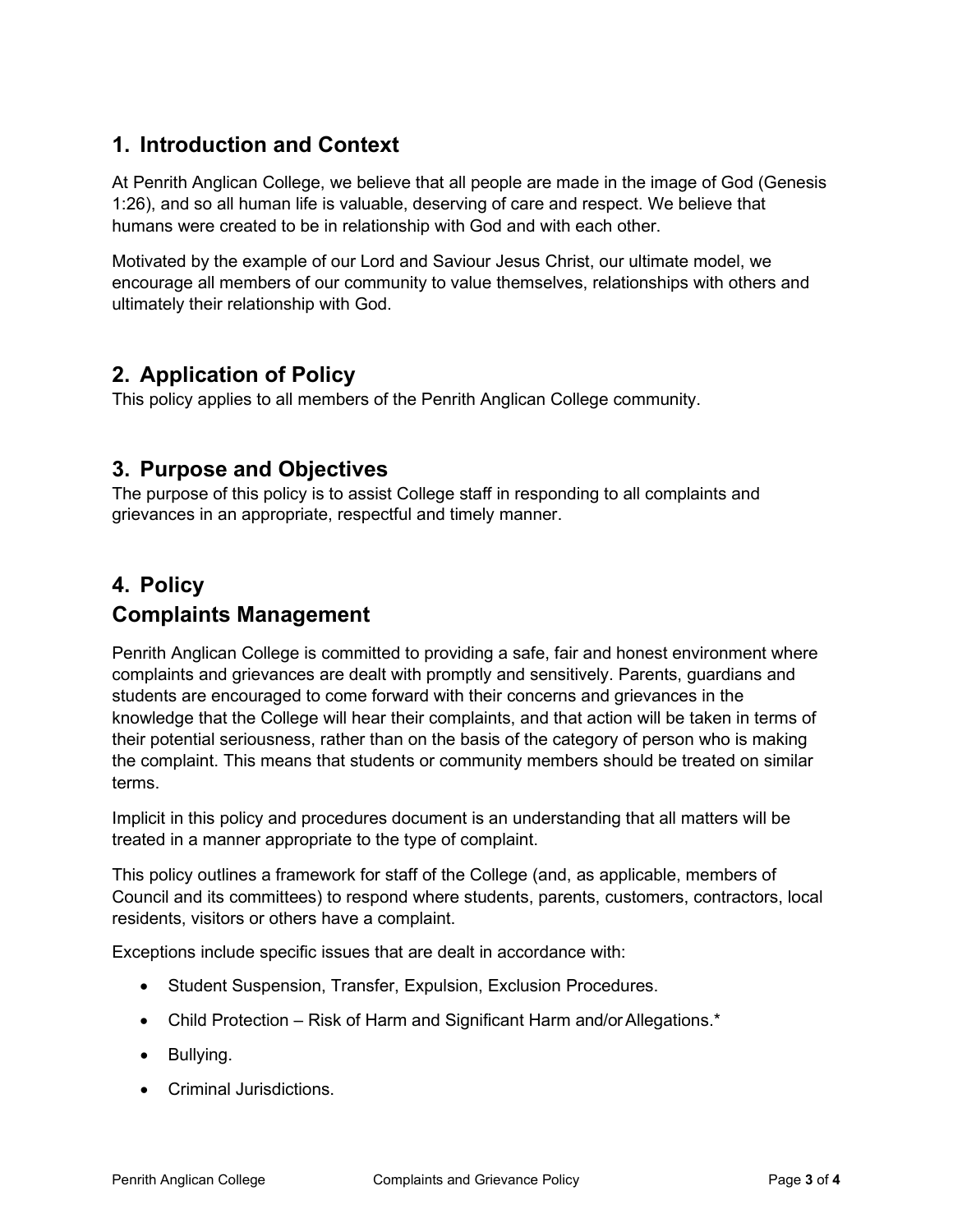\*If a complaint or allegation is about a person's behaviour and concerns the protection of children and young people or any other behaviour which, if substantiated, could amount to an internal investigation (and possibly a crime), then the Principal is to be notified immediately.

All members of staff are responsible for receiving complaints, treating them seriously and dealing with them promptly and courteously.

Wherever possible, complaints should be resolved by a process of discussion and joint cooperation. The aim is to reach an acceptable outcome that minimizes any potential detriment to ongoing relationships.

#### **Making the Complaint**

The College has determined that any issue raised in writing (by email or letter) that is an expression of dissatisfaction, should be considered a complaint and managed in accordance with complaints handling procedures.

Complaints can be addressed to the Principal or Executive Staff member depending on who is the most relevant point of contact for the nature of the complaint.

If a Complainant is in any doubt of the best person to contact, the complaint should be addressed to the Principal.

The receiving party may refer the complaint to a more appropriate person for further information and explanation.

In many cases, matters can be resolved by discussion and explanation.

Any staff members receiving a complaint verbally should encourage the Complainant to present them to the College in writing. They should also notify the most relevant Executive staff listed above about the discussion so that the matter can be received appropriately when it does arrive.

# **Acknowledging and Handling the Complaint**

On receipt, The Principal, or Executive staff member, will acknowledge the complaint and advise an approximate time frame to investigate the matter.

They also should:

- Carefully listen to the Complainant's concerns and their desired outcomes.
- Request further information from the Complainant and/or from third parties ifrequired.
- Keep appropriate, confidential records of the matter.\*\*
- Refer the complaint to a more senior staff member or the Principal where appropriate
- Keeping all informed in regards to the progress of the complaint.

\*\*Penrith Anglican College keeps a Complaints Register that is shared with the College Executive. The Personal Assistant to the Principal administers the Register.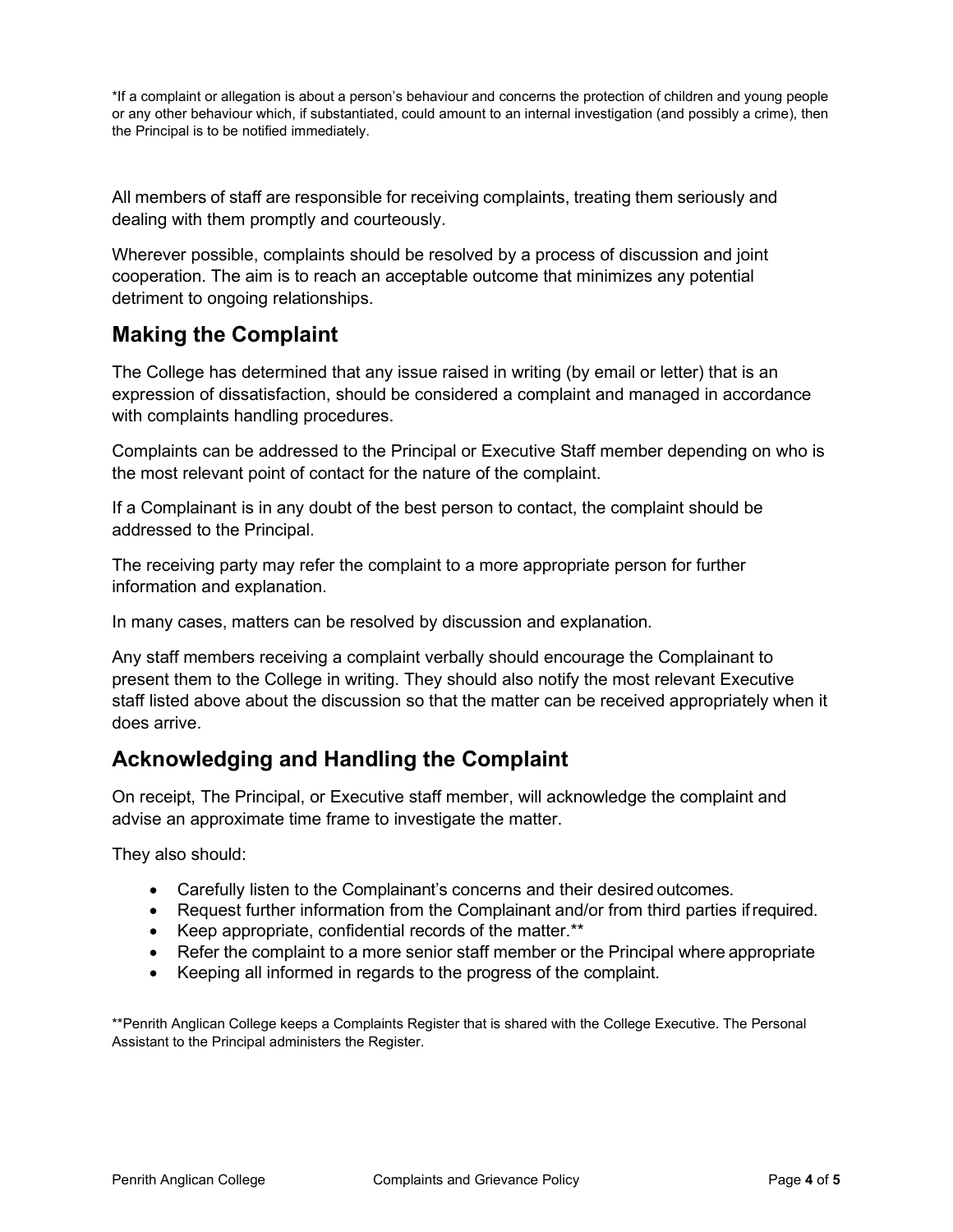#### <span id="page-4-0"></span>**5. Legislative Requirements**

The NSW Registration Manual (3.6.2) requires the College to have in place and implement policies and procedures in relation to complaints and grievances with specific reference to processes for raising and responding to matters of concern identified by students, parents, contractors, local residents and visitors.

#### <span id="page-4-1"></span>**6. Definitions**

Complaint: A complaint is defined as "an expression of dissatisfaction made to an organisation, related products, or the complaints handling process itself, where a response or resolution is explicitly or implicitly expected."

Complainant: The person making a complaint is referred to as "the complainant".

Respondent: The person about whom the complaint is made is "the respondent".

Parties: The "parties" refer to both complainant and respondent.

Complaint Manager: The person handling the complaint is the 'complaint manager', usually a Principal, Director or Manager.

Witnesses: Persons who directly witness an alleged incident are referred to as 'witnesses'.

Please note: Deputy Principal will denote Deputy Principal (Primary) for all Primary school related issues or complaints, all other instances it will denote Deputy Principal (Secondary).

# <span id="page-4-2"></span>**7. Related Legislation, Documents and Website References**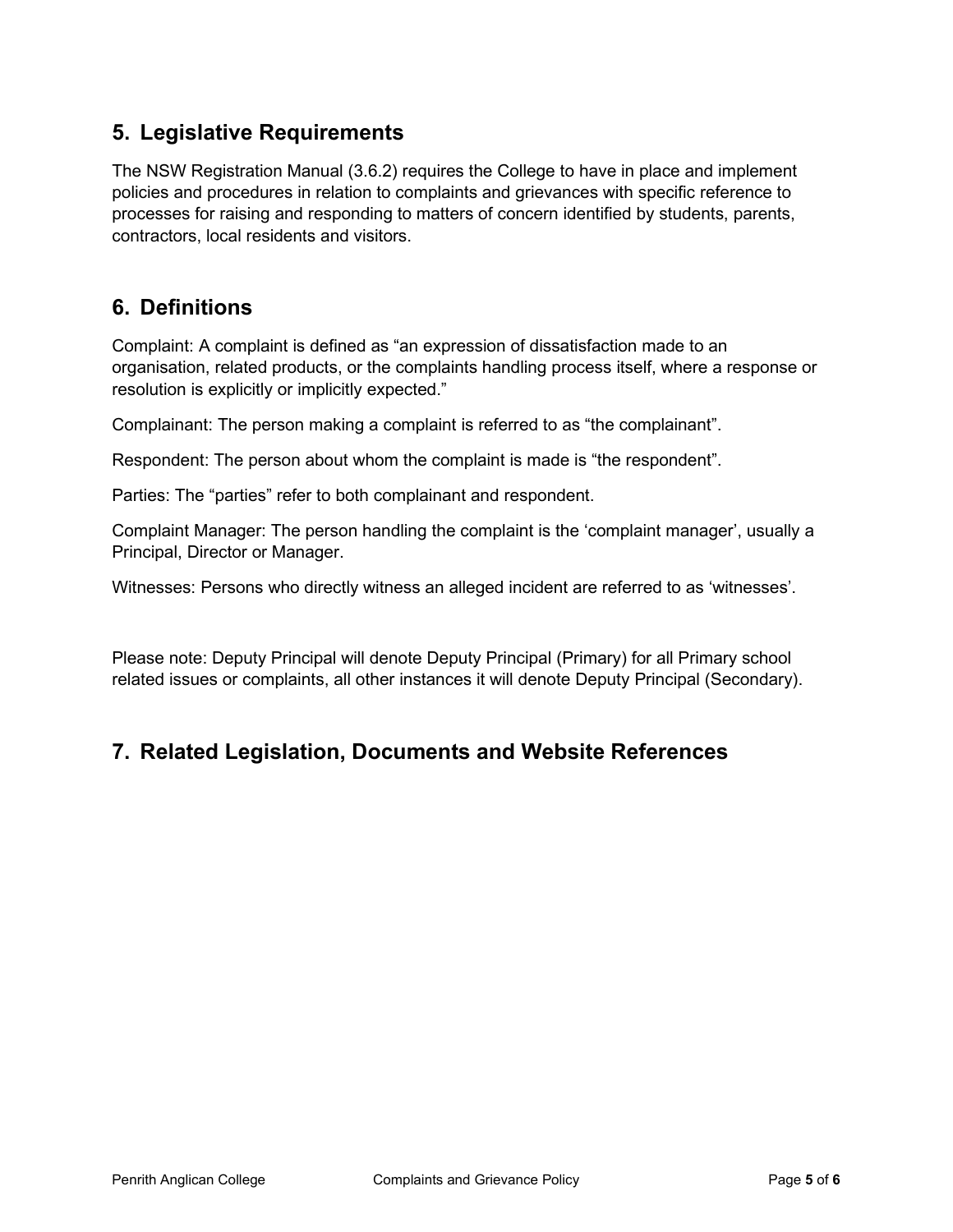# <span id="page-5-0"></span>**Appendix A- Procedures**

#### **Complaints from Parents**

The College holds many meetings throughout the year and we encourage parents to attend these and to meet with staff.

There will be times when parents need to contact the College on an individual basis and we also encourage parents to follow the process below:

#### **Informal Parental Concerns and Grievances**

- In the Pre-K to Year 6 area the class teacher would be your first point of reference.
- Years 7 12 the Mentor or the Subject teacher would be your start point.
- If urgent then in the Pre-K to Year 6 area the Stage Coordinator would be next. In years 7 – 12 the students Head of House or in relation to a subject specific concern then the Head of that Department.
- Clearly matters that require significant intervention would be addressed by Deputy Principal (Primary) or Deputy Principal (Secondary).

#### **Formal Parental Grievances**

Matters of reportable or significant risk or those unresolved should be addressed to the Deputy Principal or the Principal. If the grievance is against the Principal then the matter must be referred to the Chair of The College Council.

*Note: Grievances made anonymously, whilst noted, will not be dealt with.*

#### **Formal Parental Complaint Process**

- Initially a phone call may take place and a parent may wish to express a concern with respect to a staff member or an issue with another aspect of the College.
- The parent will be asked to put their concerns in writing and address these to the Deputy Principal.
- The Deputy Principal will contact the parent and discuss the matter and ascertain the depth and breadth of any enquiry.
- Should an enquiry be called for, open lines of communication are to be maintained informing the parent of a specific timeline.
- An investigation must take place to ascertain the severity of the complaint or if the complaint is unfounded. Procedural fairness will be expected at all times.
- If founded or within the bounds of probability the following will occur.
- Depending upon the nature of the complaint a member of the Executive will be delegated to ascertain facts.
- When findings are collated the Deputy Principal will inform the staff member of these and then determine, with the Head of Department, an appropriate course of action.
- The parent will be notified that an investigation has taken place and the outcome of the investigation. This may be communicated either by email, phone or in person.
- The details of the persons interviewed or the content will not be made available to the parent. However, if founded the parent will be informed of the process put in place to improve the professional standing of the staff member and his or her relationship with the child.
- An appropriate Risk Assessment will be put in place should the need arise.
- If unfounded the parent will be contacted by the Deputy Principal and the reasons why explained.
- A parent can, if they wish, communicate with the Principal if they are not satisfied with the outcome.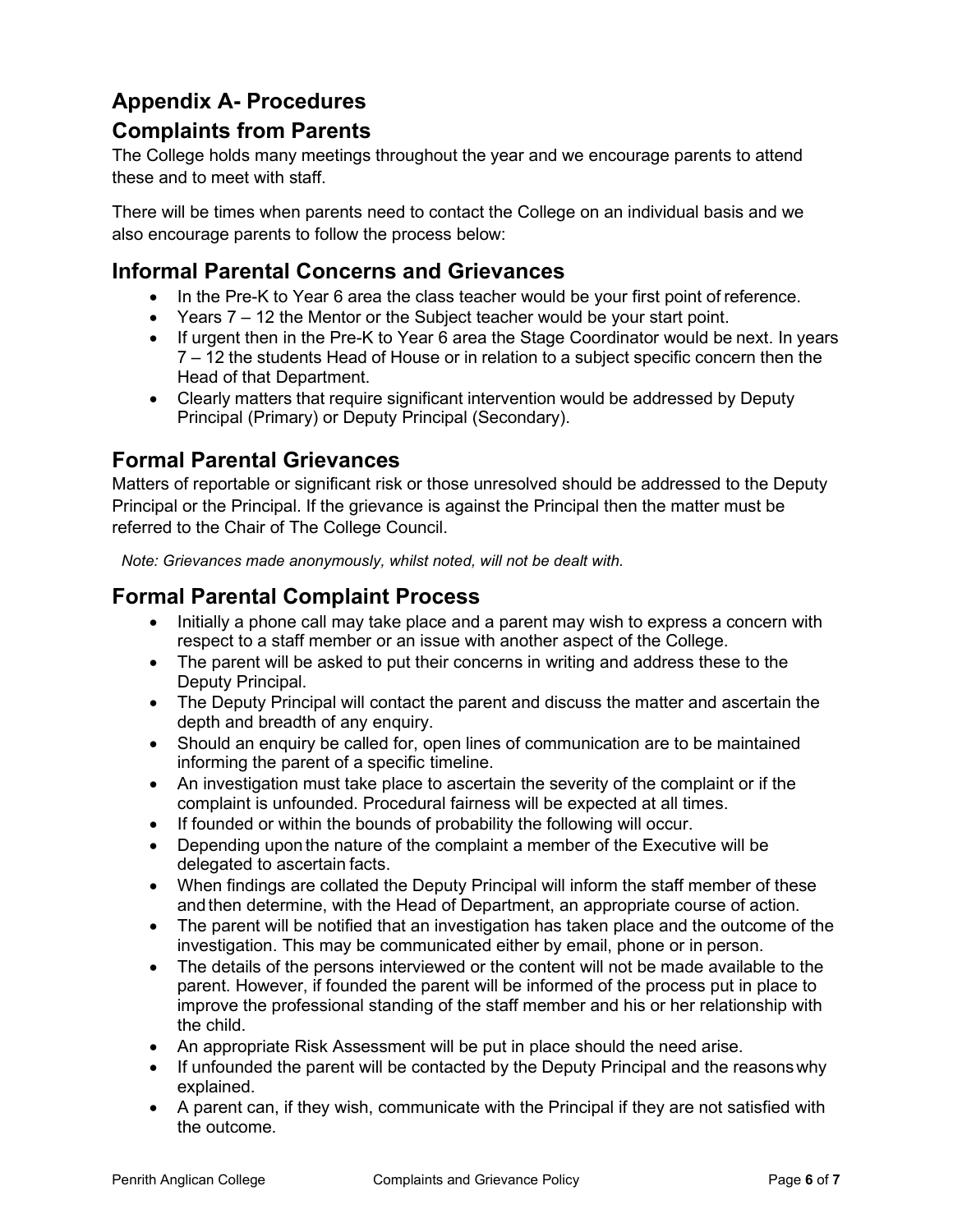• If they wish to take this further then a written letter to the Chair of the College Council can be sent.

#### **Matters of Reportable Conduct**

Matters of Reportable Conduct will be investigated by qualified staff. A matter ofreportable conduct is investigated with the support and guidance of the Association of Independent Schools – Child Protection Unit.

In cases where allegations are made, reasonable steps should be taken to protect the interests of both the complainant and any respondent (for example, a member of staff about whom a complaint is being made) by not disclosing their identity or the details of their information, except to those with a reasonable need to know.

# **Acknowledging and Handling the Complaint**

On receipt, The Principal or Executive Staff member will acknowledge the complaint and advise an approximate time frame to investigate the matter.

They also should:

- Carefully listen to the Complainant's concerns and their desired outcomes.
- Request further information from the Complainant and/or from third parties if required.
- Keep appropriate, confidential records of the matter.
- Refer the complaint to a more senior staff member or the Principal where appropriate.
- Keeping all informed in regards to the progress of the complaint.

#### **Student Concerns and Grievances Informal Process**

The College recognizes the right of an individual student to feel free to make a complaint and will ensure that every effort is made to resolve the complaint in an open and fair manner. Students should bring concerns to staff members they are comfortable with noting that, depending on the concern, it may be looked at by more senior staff.

Primary School Pre-K to Year 6

- Class Teacher
- Stage Coordinator
- College Chaplain
- Deputy Principal (Primary)
- Principal

Secondary School

- Class Teacher
- Mentor Teacher
- Head of House/ Department
- College Chaplain
- Deputy Principal (Secondary)
- Principal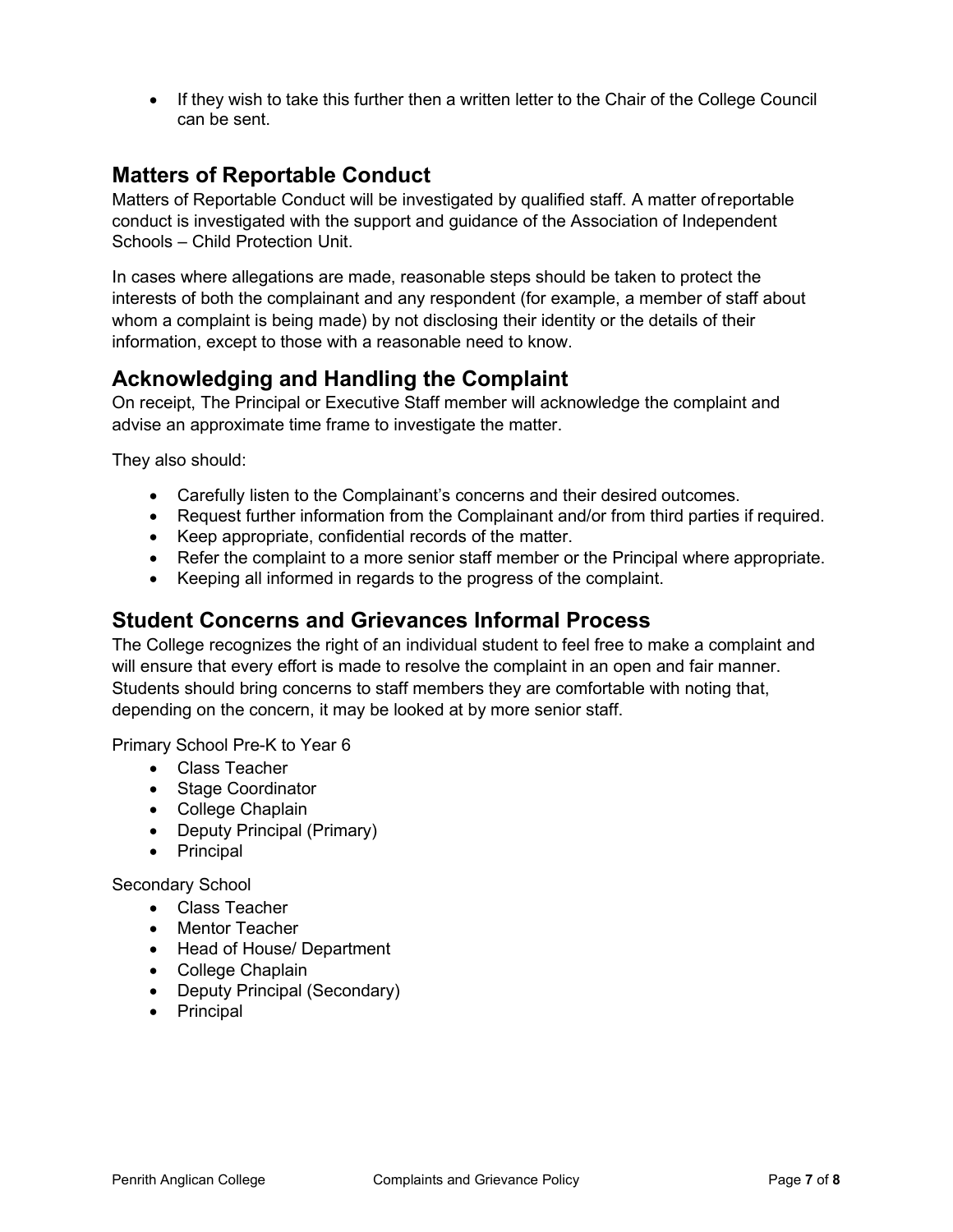# **Formal Process**

A formal complaint should be in a detailed written form outlining a full account of the nature of the complaint and be addressed to the Deputy Principal.

The matter will be investigated fully and a resolution found.

If mediation is required then that process will be undertaken by the Deputy Principal.

#### **Outcomes**

The outcome of a complaint will vary on a case by case basis depending on the circumstances surrounding the grievance.

However, outcomes could include:

- The Complainant understanding the situation and no longer feeling aggravated or upset.
- The Complainant receiving a written response, and where appropriate an apology.
- Where appropriate the respondent receiving disciplinary action where a College Policy or Code of Conduct has been breached.
- Where the complaint is regarding the actions of another parent, if appropriate a mediation process may be initiated by the College in an attempt to address the concerns.
- An acknowledgment that the College cannot enforce an outcome.
- Where the complaint is regarding the actions of students, the involvement of the College Counsellors may be recommended.
- •

#### **Internal Grievance Resolution Procedures**

#### **Purpose**

The purpose of Penrith Anglican College's Internal Grievance Resolution Procedure is to establish a consistent approach in dealing with conflicts in the workplace, internal complaints about the work environment and issues of misconduct.

This procedure is designed to allow staff to air their legitimate complaints knowing that ad hoc, vindictive or arbitrary action will not be taken against them or the person to whom the complaint is directed.

By providing a clear set of guidelines it should be possible to deal with grievances quickly and promptly. This should prevent a minor grievance turning into a major problem.

#### **Staff v Staff Grievance**

- The resolution of a grievance, in the first instance, should be undertaken between the immediate parties involved. All care and consideration should be exhibited between both parties even if a resolution cannot be attained.
- Should the immediate parties involved fail to reach a resolution the matter is brought in writing to the Principal who will direct this to the Deputy Principal. The Deputy Principal is responsible for undertaking a procedure to resolve any grievance within the school.
- This procedure will only be initiated following a written complaint addressed to the Principal.
- The Deputy Principal shall ensure that the dispute is made clear by the complainant to the staff member and in writing. Dependent on the outcome, said records may be discarded.
- The Deputy Principal shall ensure that records are maintained throughout the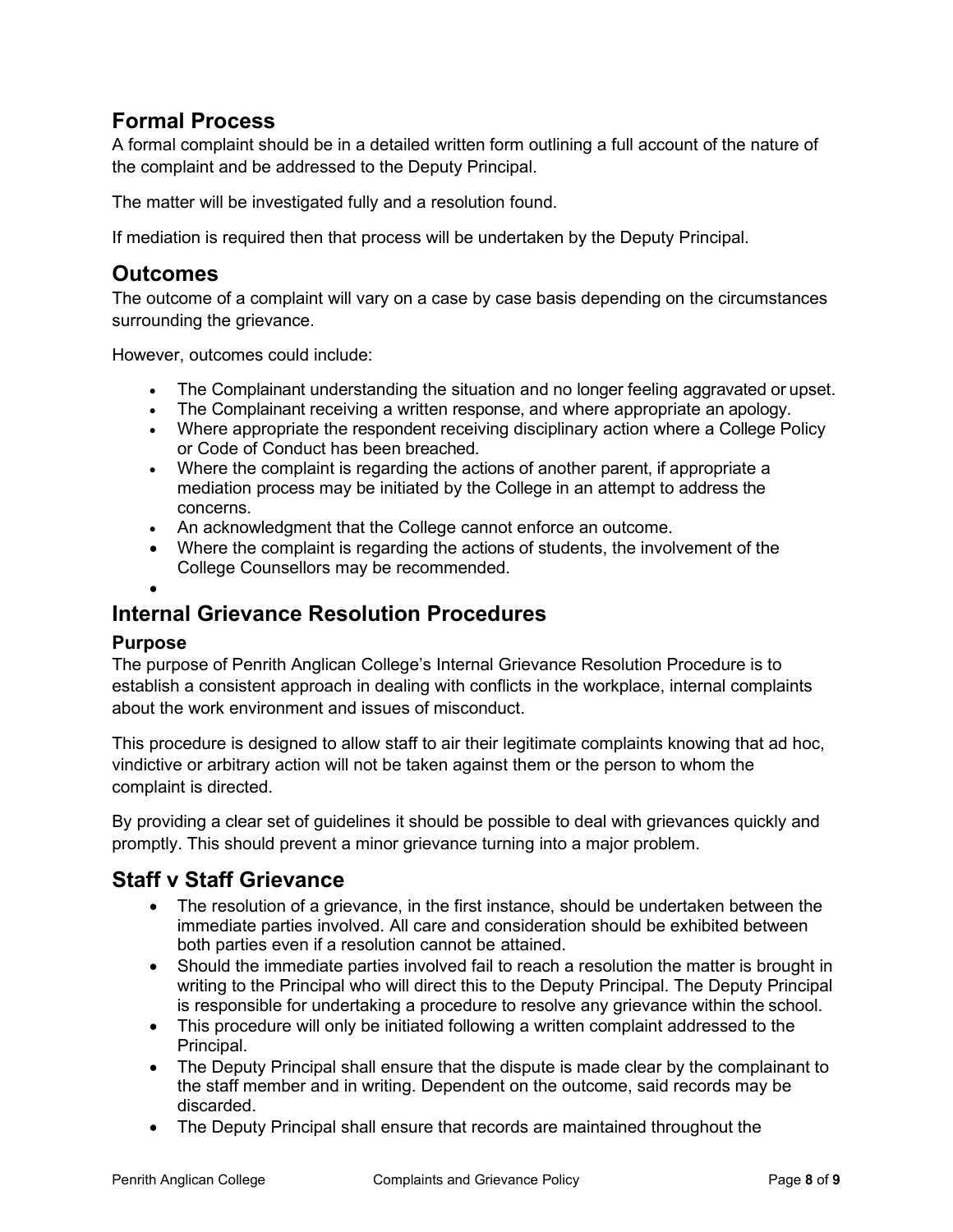proceedings in accordance with Privacy Legislation.

- The Principal may call upon an outside mediation to assist in the resolution of a dispute or complaint.
- Based on the findings of the Deputy Principal a recommendation is put to the Principal. The Principal makes a decision based on the facts established.
- Any party may appeal the Principal's decision to the Chair of the College Council.
- The parties of the dispute will be notified of the findings of the appeal.
- Where a dispute or complaint involves the Principal, the matter shall be referred in writing directly to the Chair of School Council.

#### **Procedures: Staff**

- Concern or complaint is brought to the attention of the staff member. Depending on the nature of the concern in the first instance it could be a staff member to a staff member with no third party.
- If the concern requires intervention, in the form of a third party, then the person brings the concern to the Deputy Principal.
- A meeting will be arranged between the Deputy Principal and the person concerned to outline the concern / complaint.
- A meeting will then occur between the Deputy Principal and the two parties. At this point it is hoped that a resolution will occur.
- If a resolution is attained, then a letter will be sent to the various parties outlining the concern and the resolution.
- If there is no resolution, then it may be deemed necessary by the Deputy Principal that an inquiry be undertaken. At this point the Principal is informed.
- After the inquiry the Deputy Principal puts in writing the findings and recommendations. This is issued to the two parties.
- A meeting is called where the findings are discussed and hopefully a resolution attained.
- If no resolution, then the AIS is notified and an external mediator contracted.
- The findings of the mediation process are discussed with the Deputy Principal and the Principal and a final decision arrived at.
- If the dispute is against the Principal, then the Chair of the College Council is informed in writing. The Chair of Council then investigates the matter.
- Where no resolution occurs then all documentation is removed. The Principal will then refer parties to the Staff Code of Conduct and there will be an expectation that this is adhered to.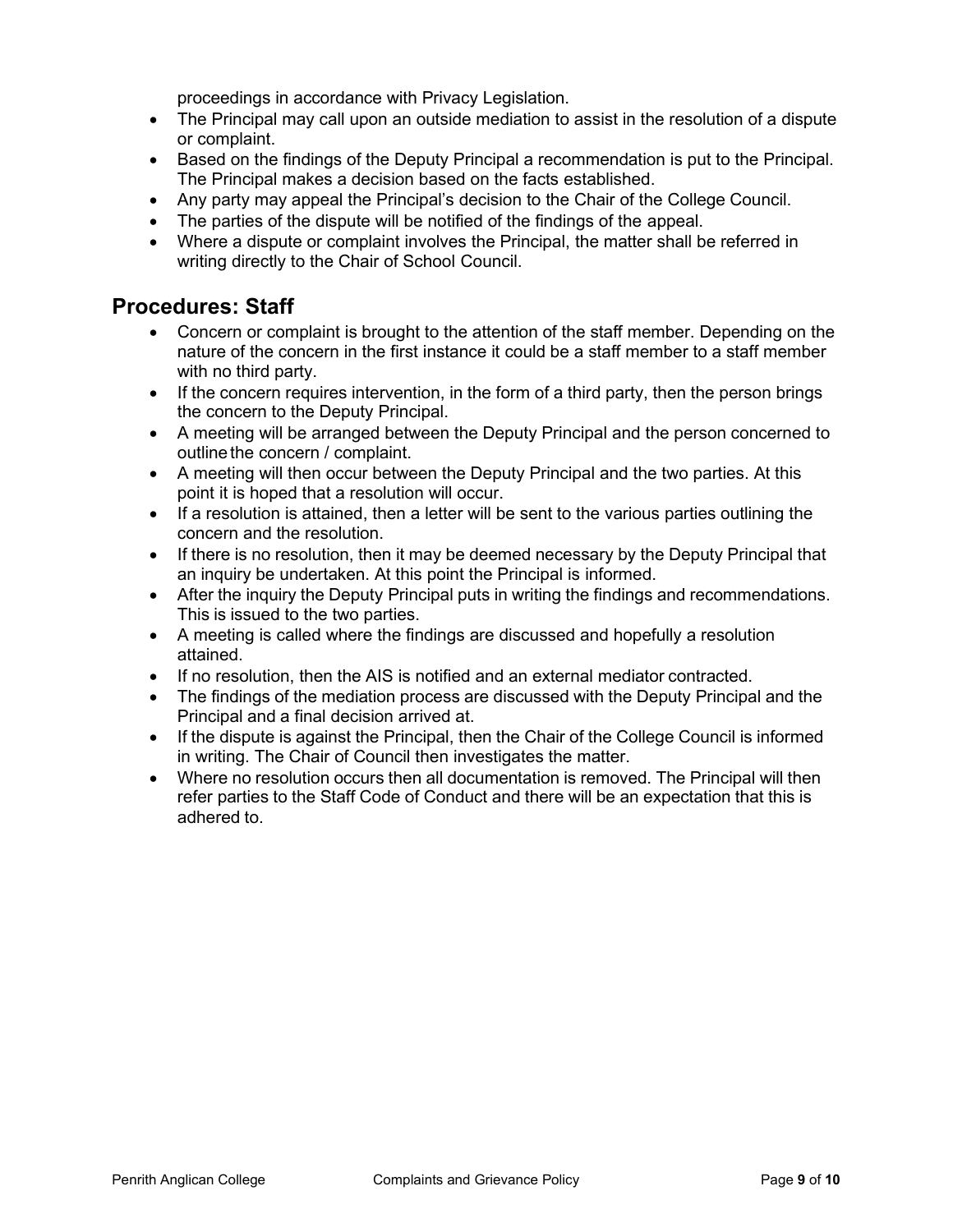# <span id="page-9-1"></span><span id="page-9-0"></span>**Appendix B COMPLIMENTS AND COMPLAINTS FORM**

If you have a complaint, compliment or suggestion about any aspect of our College we would like to hear from you.

Please select from the following. This is a:

| $\Box$<br>Complaint<br>Suggestion |                                     | Compliment                   |          |
|-----------------------------------|-------------------------------------|------------------------------|----------|
|                                   | Your relationship with the College: |                              |          |
| $\Box$<br>Student<br>Public       | $\Box$ Parent/Guardian              | <b>□</b> Supplier/Contractor | Memberof |
| $\Box$ Staff                      | Other                               |                              |          |

Acknowledgement of this complaint will be sent within 2 working days (during College terms).

#### **Your details: Please only provide the details that you are happy for our staff to use to contact you**

| Family Name:   |         |       |
|----------------|---------|-------|
| Given Name/s:  |         |       |
| Address:       |         |       |
| Phone Numbers: | Mobile: | Home: |
| Email:         |         |       |

#### Please complete the Form and return it for the attention of:

| Deputy Principal (Primary) | Deputy Principal (Secondary) | Principal |
|----------------------------|------------------------------|-----------|
|----------------------------|------------------------------|-----------|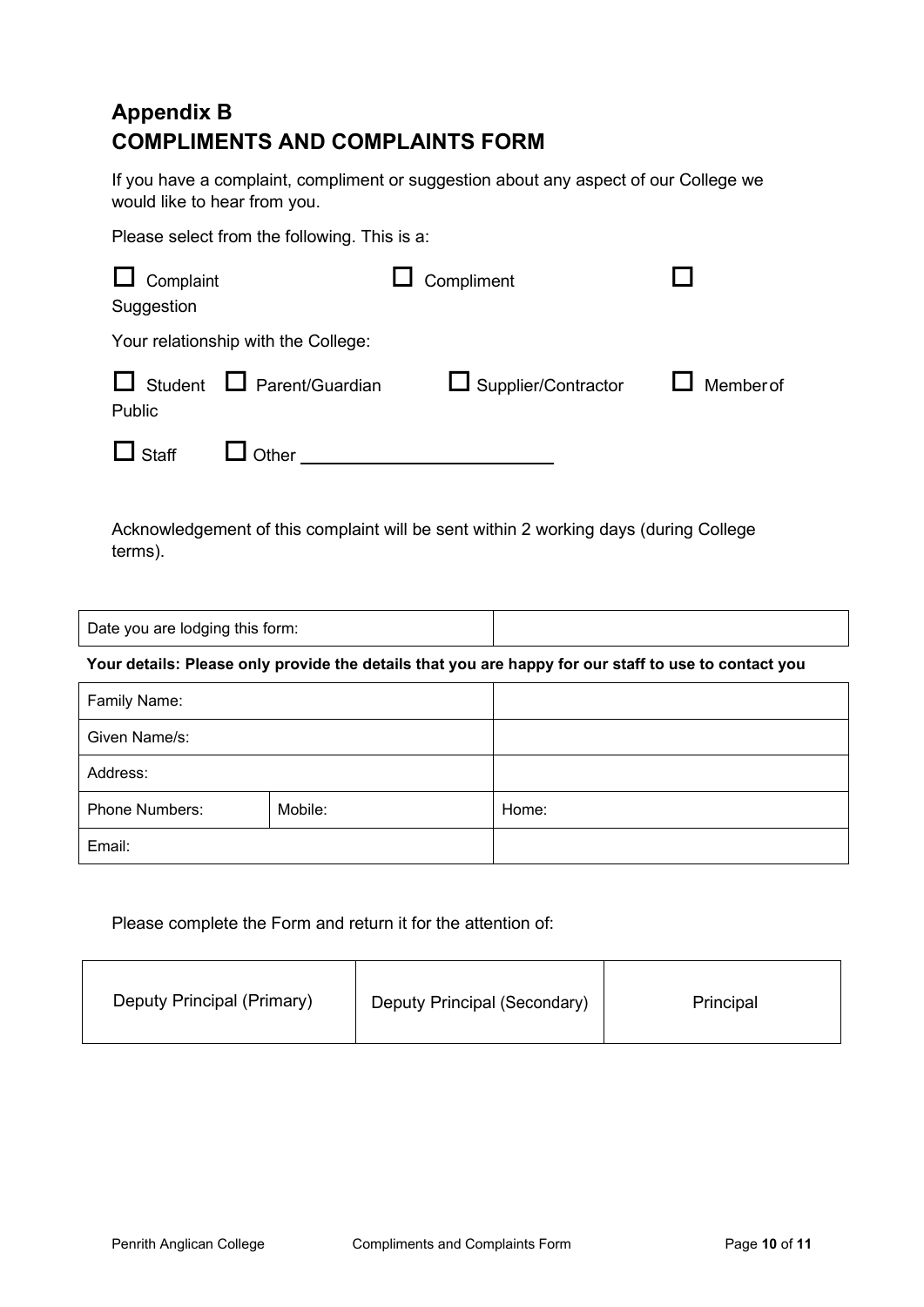**Your Compliment or Suggestion:**